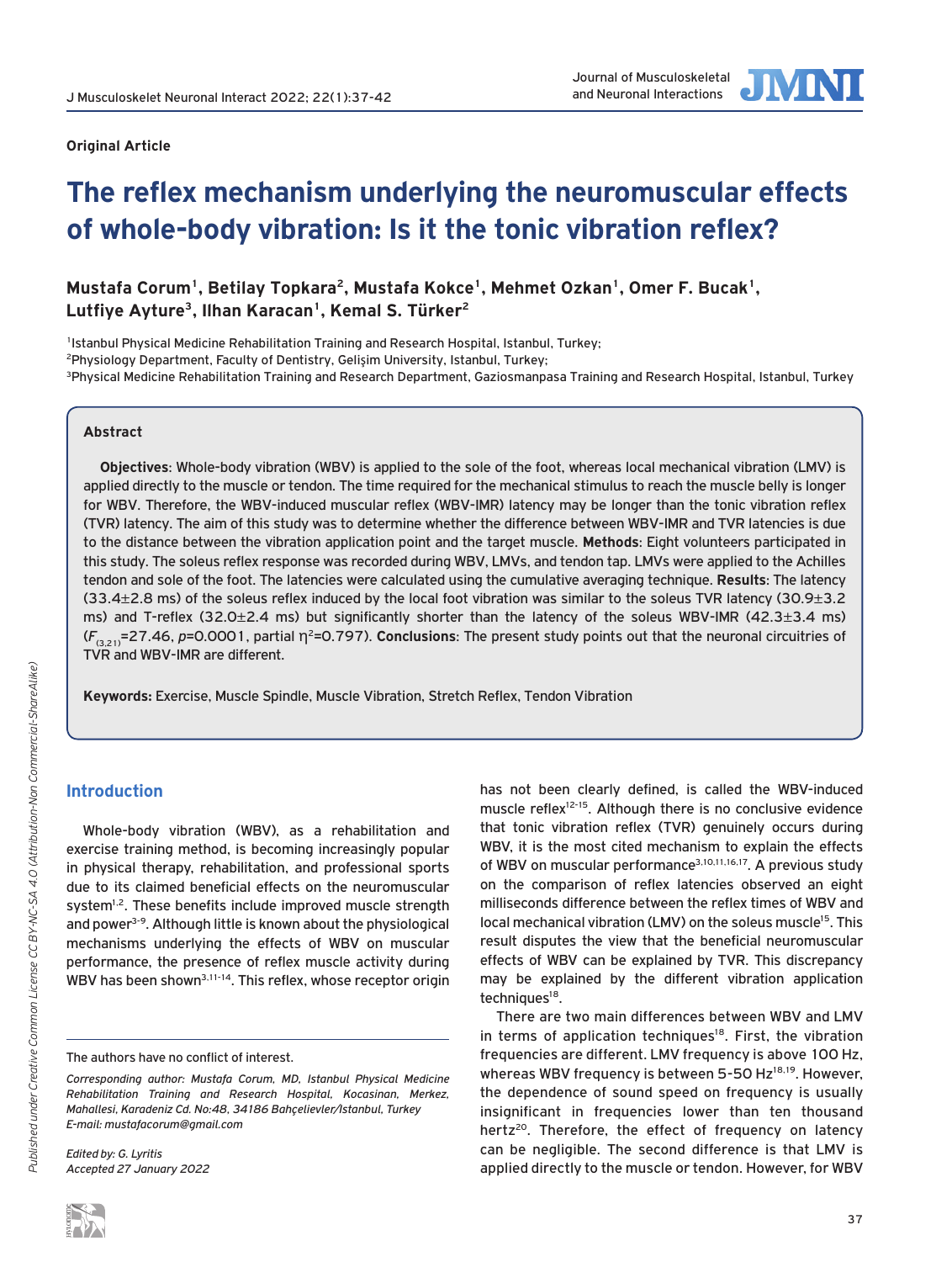

training, vibration is applied to the sole of the foot and transmitted to the targeted muscles through the feet<sup>18</sup>. The distance between the vibrated body site and the target muscle belly is longer for WBV than LMV. Since the longer the distance the vibration wave travels, the longer the time it takes to propagate, the time taken for the vibration stimulus to reach the muscle's belly will be longer for the WBV than for the tendon vibration. In the current study to overcome this problem, vibration stimuli with the same frequency and amplitude were applied to the foot sole and the Achilles tendon.

Taking this basic knowledge of physics into account, we have developed the following hypotheses that can harmoniously explain the views put forward in previous research on WBV: Firstly, the latency of the soleus reflex induced by the LMV (soleus TVR) is shorter than the latency of the soleus reflex induced by the sole vibration. Secondly, the latency of soleus reflex induced by the sole vibration and the latency of soleus reflex induced by the WBV are similar. The aim of this study was to determine whether the difference between WBV-IMR and TVR latencies is due to the distance between the vibration application point and the target muscle.

# **Materials and Methods**

This cross-sectional study was performed at a tertiary referral unit specialized in Physical Medicine and Rehabilitation. The right soleus reflex response was recorded during WBV, LMVs, and Achilles tendon tap. The LMVs were applied to the right Achilles tendon and sole of the right foot. WBV-induced muscular reflex (WBV-IMR) latency, TVR latency, foot vibrations latency, T-reflex latency were then calculated.

#### *Participants*

Eight healthy (five females, three males) individuals aged 20 to 40 years volunteered to participate in this study. All participants gave written informed consent to the experimental procedures following the Declaration of Helsinki and were approved by the local ethics committee (Approval Number, 2020-398) and registered with the Protocol Registration ClinicalTrials.gov (NCT04516798). This study was completed with eight healthy volunteers (five women, three men). Their mean  $\pm$  standard deviation of the age was 27.7±2.7 years; body height 170.7±8.4 cm.

## *Procedures*

#### *Whole-Body Vibration*

WBV was performed using a Power Plate Pro5 device (POWER PLATE® International, Amsterdam, The Netherlands). During WBV, subjects were asked to stand upright on both feet on a vibration platform with their knees locked. Subjects were barefooted, and no sponge or foam was placed between the vibration platform and their feet. Participants were asked to hold the handle of the WBV device to maintain a static balance. The whole plate oscillated with a linear movement upward and downward with an amplitude of two millimeters. Different vibration frequencies (30, 35, and 40 Hz), each lasting for 30 s with 5-s rest intervals, were delivered in random order to negate any order/time effect.

## *Local (Isolated) Vibration*

The subjects were asked to lie on the examination table in a prone position. The right ankle joint was fixed in a neutral position (Figure 1a). The LMV was applied using a custom-made vibrator consisting of a DC motor (Bosch™, with frequency between 5000-20000), vibration head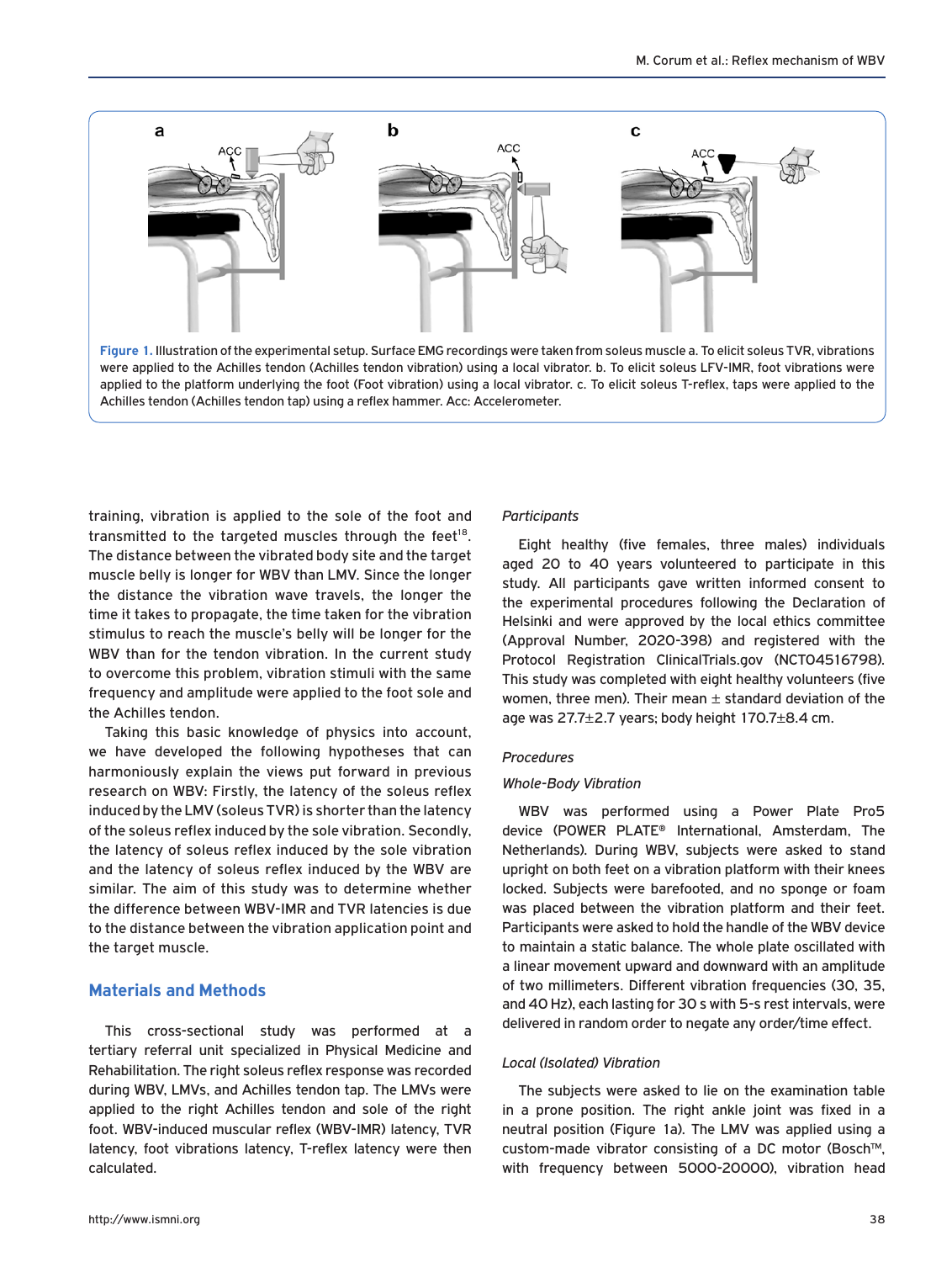

**Figure 2.** Reflex latency measurement using the cumulative average method for soleus muscle: (a) T-reflex latency, (b) tonic vibration reflex latency, (c) local foot vibration-induced muscular reflex latency, and (d) whole-body vibration-induced muscular reflex latency The open circle represents the positive peak of the rectified EMG that was used as the trigger to average the accelerometer data and the rectified EMG data.

(oscillating with a peak-to-peak amplitude of 2 mm), and control unit. Before the experiments, the frequency of the vibrator was calibrated and monitored online during the experiment. The vibration was applied to the tendon or sole with a constant force by one of the researchers<sup>15</sup>.

To elicit soleus TVR, three different vibration frequencies (100, 135, and 150 Hz) with an amplitude of two millimeters, each lasting for 30 s with 5-s rest intervals, were delivered to the right Achilles tendon in random order to negate any order/time effect. To elicit the local foot vibration-induced muscular reflex (LFV-IMR), the LMV was then applied to the right foot's sole in the same position (Figure 1b). Three different vibration frequencies (100, 135, and 150 Hz), each lasting for 30 s with 5-s rest intervals, were delivered to the right foot of the subject in random order to negate any order/ time effect.

## *Soleus T-Reflex*

Twenty consecutive taps with 3-5 second intervals were applied to the right Achilles tendon using a reflex hammer while subjects were lying in the same prone position with the right ankle fixed at a neutral angle (Figure 1c).

#### *Data Acquisition*

The surface EMG (SEMG) from the right soleus and acceleration data were recorded simultaneously using

the data acquisition and analysis system (POWERLAB® ADInstruments Co, Oxford, UK). SEMG was recorded using a bipolar recording technique. Disposable self-adhesive Ag/ AgCl (Kendall® Arbo) SEMG electrodes were placed on the right soleus belly four centimeters apart $21$ . The skin overlying the muscle was shaved; light abrasion was applied; the skin was cleaned with alcohol to reduce skin resistance<sup>22</sup>. The reference electrode was placed on the medial malleolus. To prevent the sway of electrode cables, they were fixed to the body. Three accelerometers (LIS344ALH; Ecopack, Mansfield, TX, USA) were used to determine WBV-IMR latency, LFV-IMR latency, T-reflex latency, and TVR latency (Figure 1). The sampling rate was 40 kHz for SEMG and accelerometer signals.

#### *Reflex Latency Measurement*

Reflex latencies were determined using the cumulative average method<sup>12</sup>. Firstly, to minimize the movement artifacts from the EMG signals, they were filtered using a high-pass digital filter set at 60 Hz for determining WBV-IMR: 160 Hz high-pass digital filter for determining TVR latency. Filtered signals were then full-wave rectified to bring out genuine peaks to be used as triggers in a spike-triggered averaging algorithm. Accelerometer signals were also filtered with a high-pass digital filter set at 5 Hz. The peaks of the artifact-free rectified EMG signals were used as the triggers and acceleration record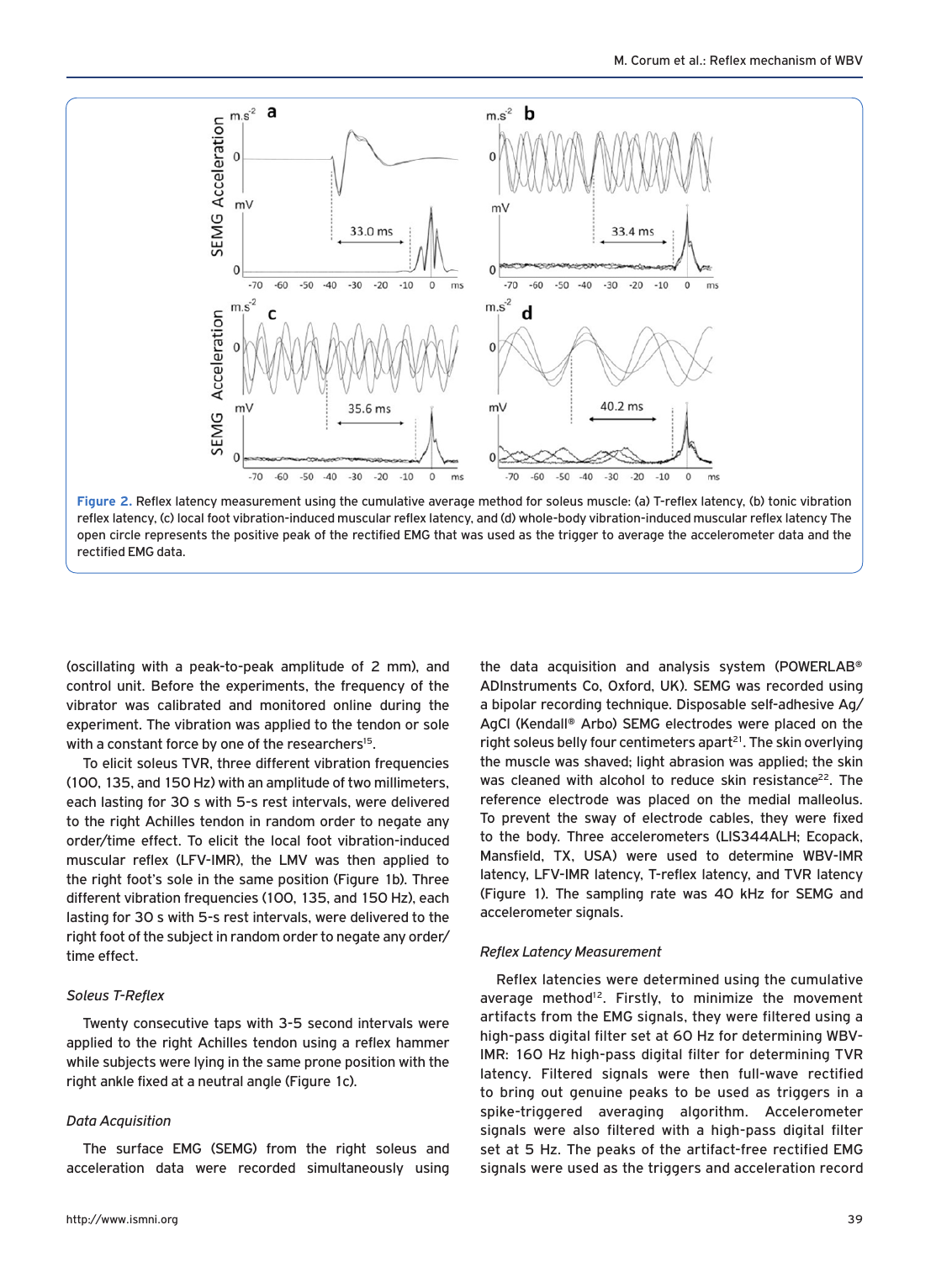as the source in a spike-triggered averaging algorithm to determine the latency of reflexes. This procedure was performed for all three vibration frequencies that were tested. The averaged data belonging to different vibration frequencies were then superimposed to generate a cumulative average. To precisely determine the intersection point of the accelerometer trace of three different vibration frequencies, the standard error (SE) was calculated for each data point throughout the trace of the cumulated average of the accelerometer. The point in time in an accelerometer cycle where the SE was the lowest was considered the effective stimulus time point (Figure 2). This point effectively represents the threshold for activation of the receptor responsible for the reflex response<sup>12</sup>. Using the same technique, the onset of the EMG (onset of reflex response) was determined. The peaks of the artifact-free rectified EMG signals were used as the triggers and EMG record as the source in a spike-triggered averaging algorithm to determine the latency of reflexes. This averaging process was then separately conducted for the three vibration frequencies. Averaged EMG data belonging to three different vibration frequencies were then combined to generate the cumulated average of the EMG for each participant. The point in time in an EMG trace where the SE was the lowest was considered the onset of reflex response. Figure 2 clearly illustrates that the spike-triggered averaging approach combined with the cumulated average technique works very well to indicate the EMG reflex response's effective start point.

Reflex latency negatively correlates with body height $23$ . Therefore, all latencies were adjusted to the body height of each participant. Latency was expressed as milliseconds (ms). SEMG and accelerometer data were processed and analyzed offline using LABCHART 7® Software Version 7.3.3 (PowerLab®system ADInstruments, Oxford, UK).

# **Statistical Analysis**

The minimum number of participants required was determined by an a priori power analysis (G\*Power version 3.1.9.4, Franz Faul). Based on a previously published study in which the effect size was 1.932 for the difference between WBV-IMR and TVR latency<sup>15</sup>. With an alpha=0.05 and power=0.99, the projected total sample size needed with this effect size was estimated to be eight. All data were checked for normal distribution using the Shapiro-Wilk test. The arithmetic mean and standard deviation (SD) were calculated for each variable. The comparison of mean reflex latencies was performed by an ANOVA appropriate for multiple dependent variables with repeated measures paired t-test. The Bonferroni test was applied for pair-wise comparisons. Differences in the mean values and effect sizes with a 95% confidence interval were calculated, and a p-value<0.05 was considered to indicate statistical significance. The software package used for data management was SPSS ver18 software.



**Figure 3.** Mean of the latency of whole-body vibration-induced muscular reflex (WBV-IMR), tonic vibration reflex (TVR), local foot vibration-induced muscular reflex (LFV-IMR), and T-reflex (with 95% confidence interval).

# **Results**

The reflex responses were obtained in all cases. Adjusted reflex latency for WBV-IMR, soleus TVR, local foot vibration and T-reflex were 42.3±3.4 ms, 30.9±3.2 ms, 33.4±2.8 ms and, 32.0±2.4 ms, respectively ( $F_{(3,21)}$ =27.46, *p*=0.0001, partial  $\eta^2$ =0.797). The PostHoc analysis showed that the WBV-IMR latency was significantly longer than the latency of soleus TVR, the latency of LFV-IMR, and the latency of T-reflex (*p*=0.004, *p*=0.004, *p*=0.003, respectively, with Bonferroni correction). There was no significant difference between the latency of soleus TVR, the latency of local foot vibration-induced reflex, and T-reflex latency (Figure 3).

# **Discussion**

This study's main finding is that the latency of the soleus reflex induced by the local foot vibration is similar to the soleus TVR latency but shorter than the soleus WBV-IMR. This finding does not support the view that TVR can explain the beneficial neuromuscular effects of WBV-IMR.

It is well known that mechanical vibration applied to the muscle belly or tendon can elicit a reflex muscle contraction. It is defined as TVR, a spinal polysynaptic spindle-based reflex<sup>24-26</sup>. Indeed, the primary endings of the muscle spindle can respond in 1:1 synchrony up to about 100-150 Hz vibrations<sup>27</sup>. In this study, 100, 135, and 150 Hz frequencies were used for LMV. As in a previous study<sup>15</sup>, the current report found that the soleus TVR latency was similar to soleus T-reflex latency but shorter than soleus WBV-IMR latency. This study's original finding is that it reveals that the foot sole's further distance is not the reason for the long latency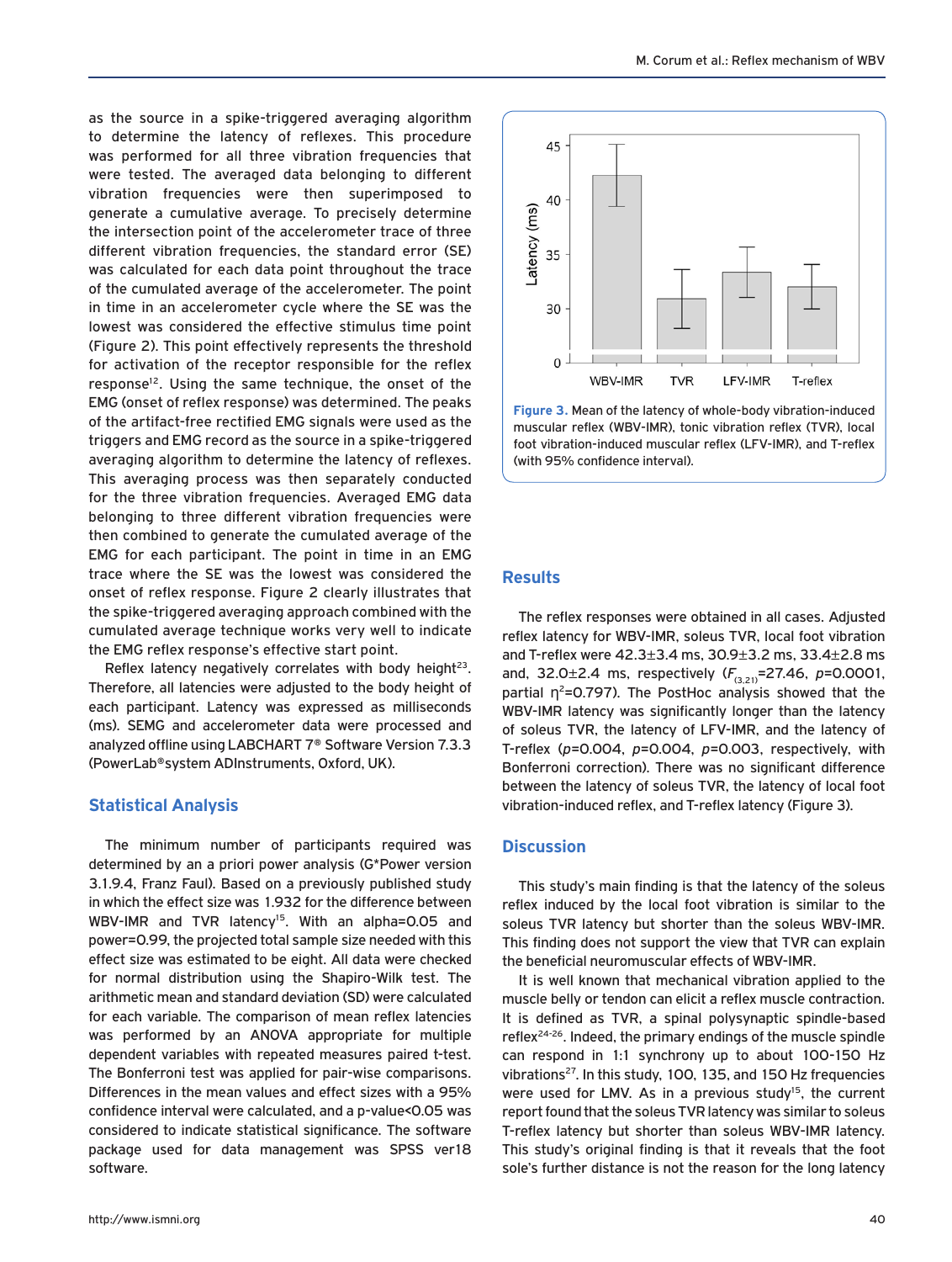of WBV-IMR compared to local foot vibration and Achilles tendon LMV. It suggests that their neuronal circuitries are different.

The mechanical oscillations are defined as vibrations, which are closely linked to the concept of waves. Vibration propagates as an acoustic wave in a medium (air, water, metals, or biological tissue, etc.). The acoustic wave is a longitudinal wave. The acoustic wave leads to the compressions and rarefactions of the particles while it propagates through the medium. In other words, the particles of the medium periodically move back and forth in a line parallel to the line in which the wave moves $28$ . It is well known that acoustic waves travel at speeds greater than 1000 m/s through soft tissue<sup>29</sup>. Considering that the soleus muscle length is less than 50 cm, vibration stimulus applied to the Achilles tendon, or sole takes less than 0.5 ms to reach the soleus muscle. The rapid propagation of acoustic waves in biological tissues may explain the similarity of soleus reflex latencies induced by vibration applied to the Achilles tendon or the foot's sole. However, it does not explain the time difference between TVR and WBV-IMR.

## *Strengths and limitations*

WBV is performed in a standing position $18,19$ . However, in this study, high-frequency (100-150 Hz) vibration was applied to the sole of the foot in the prone position, not while standing. This may be a limitation of the present study. But in our opinion, when high-frequency WBV is applied to the sole of the foot while standing, the latency of the soleus reflex will not change. Because the soleus is a postural muscle and its activity increases when standing upright. Ogiso et al. showed that soleus stretch reflex latency did not change at various isometric voluntary contraction levels<sup>30</sup>. However, future studies can be considered to clarify this issue.

In this study, the mean difference between soleus TVR and soleus WBV-IMR latencies was 11.4 ms. Although this study's sample size was small, the effect size (partial eta squared) was considerable, and the study power (99%) was high.

In the present study, accelerometer and EMG recordings were recorded with a sample rate of 40 kHz. This high sampling rate allowed latency measurements to be made with a sensitivity of 0.025 ms.

# **Conclusion**

This study showed that TVR was activated when a highfrequency LMV was applied to the sole or Achilles tendon and that the significant difference between soleus TVR and soleus WBV-IMR latencies was not due to the application of WBV to the sole rather than the Achilles tendon. This study's findings support the view that the neuronal circuitry of TVR and WBV-IMR is different<sup>15</sup>.

There is currently no standardized vibration training guideline for athlete prescription. A complete understanding of the basic mechanisms underlying the effects of vibration and their dependence on the intervention characteristics

and the exercise protocol may help develop more effective vibration exercise protocols. Further studies are needed to identify the precise afferent type and/or receptor origin of the WBV-IMR pathway.

# **References**

- 1. van Heuvelen MJG, Rittweger J, Judex S, Sañudo B, Seixas A, Fuermaier ABM, et al. Reporting Guidelines for Whole-Body Vibration Studies in Humans, Animals and Cell Cultures: A Consensus Statement from an International Group of Experts. Biology (Basel) 2021; 10(10):965.
- 2. Monteiro-Oliveira BB, Coelho-Oliveira AC, Paineiras-Domingos LL, Sonza A, Sá-Caputo DDC, Bernardo-Filho M. Use of surface electromyography to evaluate effects of whole-body vibration exercises on neuromuscular activation and muscle strength in the elderly: a systematic review. Disabil Rehabil 2021;26:1-10.
- 3. Mester J, Kleinöder H, Yue Z. Vibration training: benefits and risks. J Biomech 2006;39 (6):1056-65.
- 4. Cidem M, Karacan I, Diraçoğlu D, Yıldız A, Küçük SH, Uludağ M et al. A Randomized Trial on the Effect of Bone Tissue on Vibration-induced Muscle Strength Gain and Vibration-induced Reflex Muscle Activity. Balkan Med J 2014;31(1):11-22.
- 5. Park SY, Son WM, Kwon OS. Effects of whole body vibration training on body composition, skeletal muscle strength, and cardiovascular health. J Exerc Rehabil 2015;11(6):289-95.
- 6. Bemben D, Stark C, Taiar R, Bernardo-Filho M. Relevance of Whole-Body Vibration Exercises on Muscle Strength/ Power and Bone of Elderly Individuals. Dose Response 2018;16(4):1559325818813066.
- 7. Centner C, Ritzmann R, Schur S, Gollhofer A, König D. Blood flow restriction increases myoelectric activity and metabolic accumulation during whole-body vibration. Eur J Appl Physiol 2019;119(6):1439-1449.
- 8. Aydın T, Kesiktaş FN, Baskent A, Karan A, Karacan I, Türker KS. Cross-training effect of chronic whole-body vibration exercise: a randomized controlled study. Somatosens Mot Res 2020;37(2):51-58.
- 9. Rasti E, Rojhani-Shirazi Z, Ebrahimi N, Sobhan MR. Effects of whole body vibration with exercise therapy versus exercise therapy alone on flexibility, vertical jump height, agility and pain in athletes with patellofemoral pain: a randomized clinical trial. BMC Musculoskelet Disord 2020;21(1):705.
- 10. Kvorning T, Bagger M, Caserotti P, Madsen K. Effects of vibration and resistance training on neuromuscular and hormonal measures. Eur J Appl Physiol 2006; 96(5):615-25.
- 11. Ritzmann R, Kramer A, Gruber M, Gollhofer A, Taube W. EMG activity during whole body vibration: motion artifacts or stretch reflexes? Eur J Appl Physiol 2010; 110(1):143-51.
- 12. Karacan I, Cakar HI, Sebik O, Yilmaz G, Cidem M, Kara S